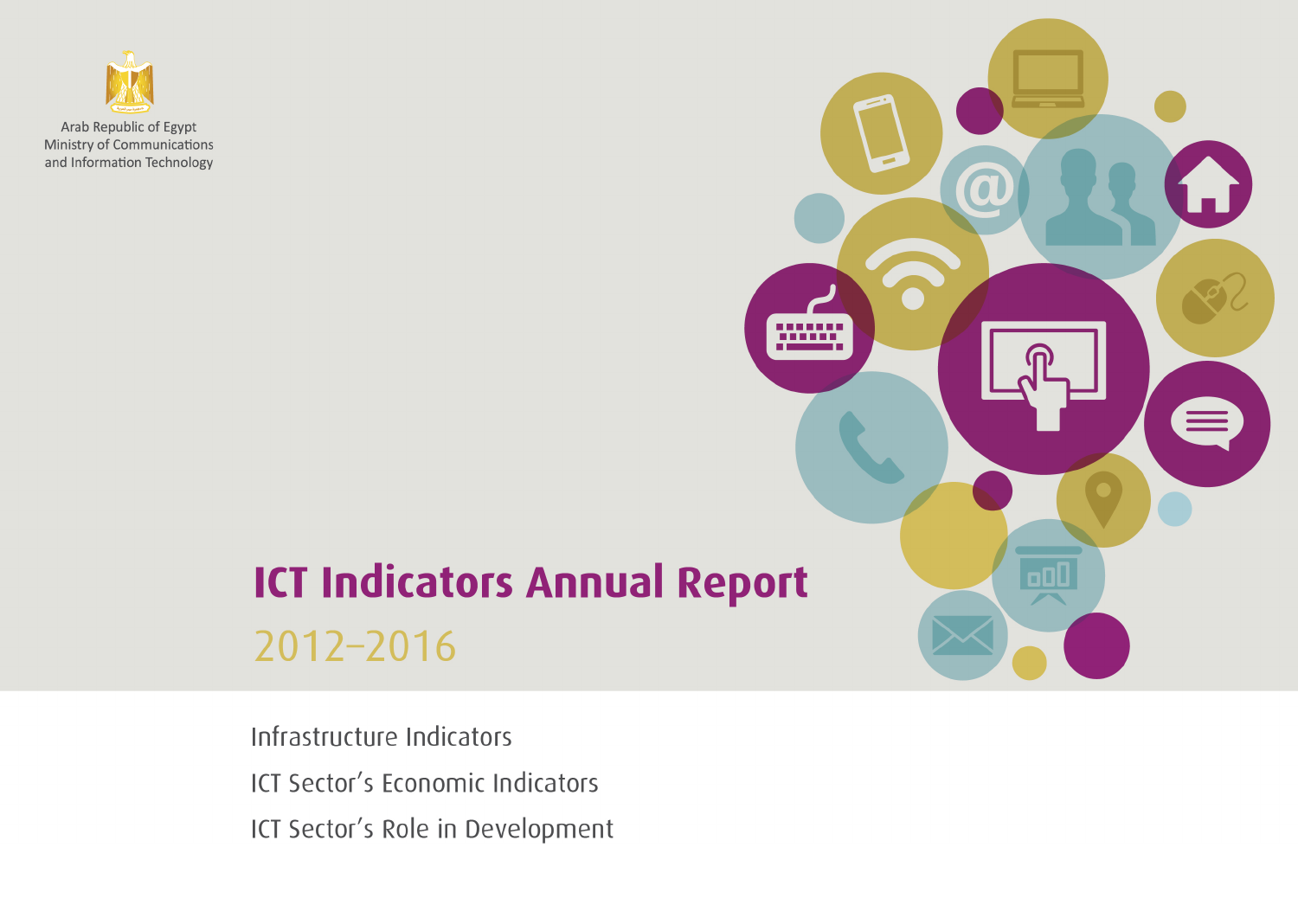# **Mobile and Fixed Telephone Lines Internet**

- Fixed and Mobile Lines Subscriptions
- Fixed Lines and Mobile Penetration

# **Infrastructure Indicators**

# **Mobile and Fixed Telephone Lines**

# **Internet**

- Estimated Internet Users and Internet Penetration
- Mobile Internet and USB Modem Subscribers
- International Internet Bandwidth, International Internet Bandwidth per capita

# **Postal Services**

### - Post Offices

- Growth rate of estimated internet users 2015/2016 compared to 2014/2015: 15.15%
- Average annual growth rate of estimated internet users during (2011/2012–2015/2016): 16.10%

- Average Number of People Served by Postal Offices
- Number of Pensions Distributed through Postal Offices, Number of Pensions Distributed through Postal Offices to Residential Places
- Number of Instant Postal Financial Transfers





**Source:** According to annual survey conducted by CAPMAS and MCIT for measuring ICT access and use by households and individuals

## **Estimated Internet Users and Internet Penetration**

**Source:** Ministry Of Communications and Information Technology, National Telecom Regulatory Authority, Telecom Egypt

- Growth rate of Mobile Internet users in 2016 compared to 2015: 8.93%
- Growth rate of USB modem subscribers in 2016 compared to 2015: -14.14%
- $\blacksquare$  The number of ADSL subscribers in 2016: 4.44 million subscriptions

### **Mobile Internet and USB Modem**

**Source:** Ministry of Communications and Information Technology, National Telecom Regulatory Authority,

Telecom Egypt

Change rate of mobile penetration 2016 compared to 2015: 2.32%

Average annual growth rate of mobile penetration during (2012–2016): 1.40%

# **Fixed Lines and Mobile Penetration**

**Source:** Ministry Of Communications and Information Technology, National Telecom Regulatory Authority,

- Telecom Egypt
- Change rate of mobile subscriptions 2016 compared to 2015: 4.02% Average annual growth rate mobile subscription during (2012–2016): 3.46%

## **Fixed and Mobile Lines Subscriptions**



Million Subscriptions

 $\leq$ 





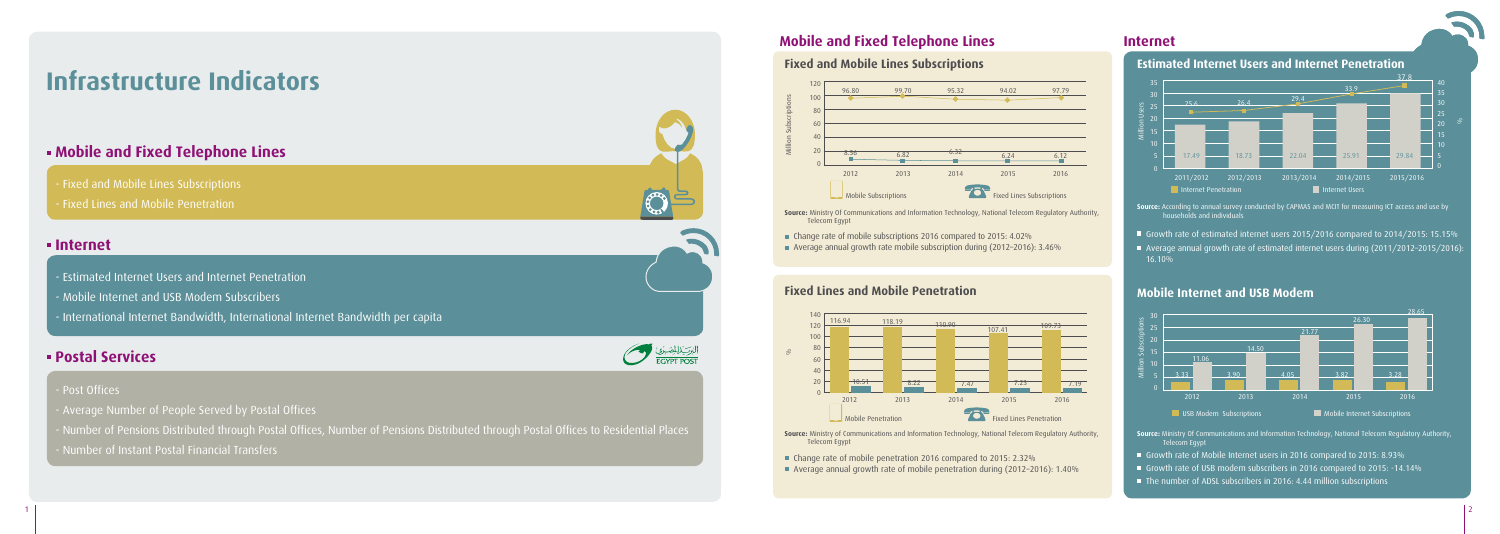#### **Source:** Ministry Of Communications and Information Technology, National Telecom Regulatory Authority

- Growth rate of international internet bandwidth 2016 compared to 2015: 73.9%
- Average annual growth rate of international internet bandwidth during (2012–2016): 46.87%
- Growth rate of international internet bandwidth per capita 2016 compared to 2015: 70.8%

بركي المصبوع المستعمر

 Average annual growth rate of international internet bandwidth per capita during (2012–2016): 44.17%

- Growth rate of number of post offices 2016 compared to 2015: 0.33%
- Average annual growth rate of number of post offices during (2012-2016): 0.74%
- Growth rate of average number of people served by postal offices in 2016 compared to  $2015: 1.48\%$
- Average annual growth rate of average number of people served by postal offices during (2012–2016): 1.13%
- Growth rate of number of instant postal financial transfers 2016 compared to 2015: 10.53%
- Average annual growth rate of instant postal financial transfers during (2012– 2016): 13.3%

- **ICT GDP at Fixed Prices**
- Annual Growth Rate of ICT GDP
- **ICT Sector's Contribution to GDP**
- The Contribution of ICT Sector to the Treasury

**Source:** Ministry of Communications and Information Technology, Egypt Post

- Growth rate of number of pensions distributed through postal offices in 2016 compared to 2015: 6.03%
- Average annual growth rate of number of pensions distributed through postal offices during (2012–2016): 3.96%





# **Number of Post Offices**

**Source:** Ministry of Communications and Information Technology, Egypt Post



# Imber of Pensions Distributed through Postal Offices **And ICT Sector's Economic Indicators**

- 
- 

# **Number of Instant Postal Financial Transfers**

**Source:** Ministry of Communications and Information Technology, Egypt Post



# **Number of Pensions Distributed through Postal Offices**



3

### **ICT Sector's Contribution to GDP**



#### **The Contribution of ICT Sector to the Treasury**



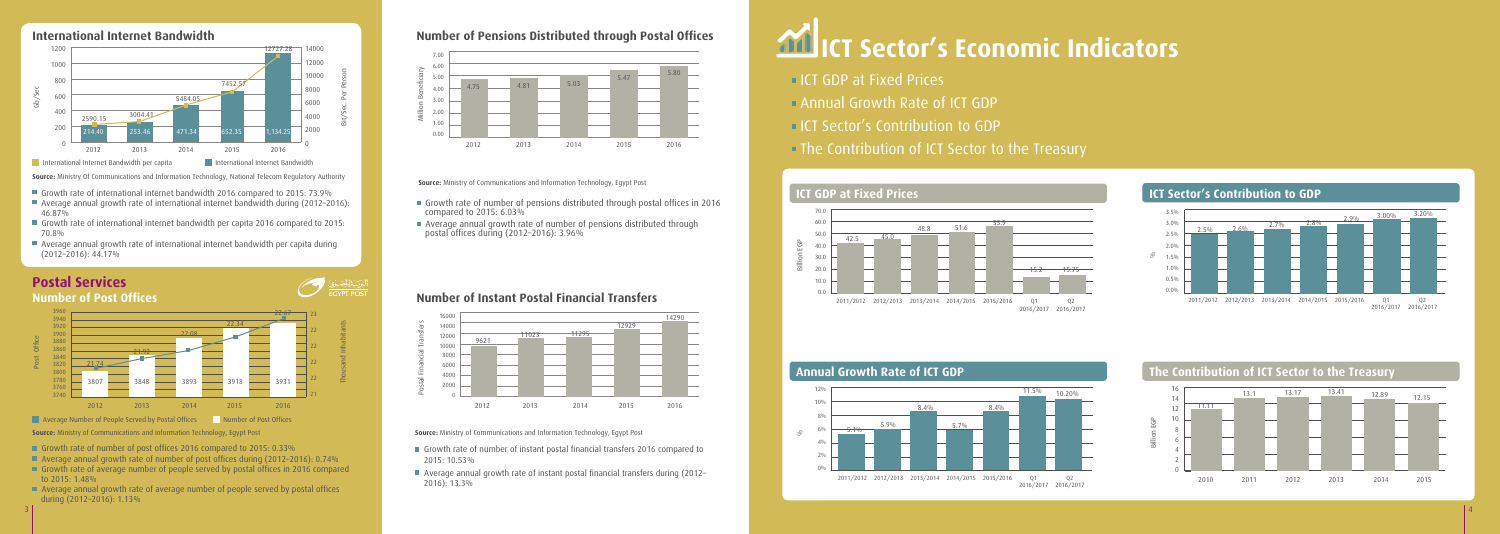# **Infrastructure for ICT Usage in Egyptian Households**

| Mobile                  |
|-------------------------|
| Fixed Line              |
| Computers               |
| <b>Internet Access</b>  |
| Internet Access at Home |
|                         |

# **ICT Sector's Role In Development Annual Report**



# **First: Household and Individuals**

- Infrastructure for ICT usage in Egyptian households.
- Households Internet access at home by mode of access.
- Computer activities undertaken by individuals.
- Internet activities undertaken by individuals.
- Percentage of individuals (internet users) participating in e-commerce.

# **Second: Government & Public Sector**

- ICT Infrastructure in government & public sector.
- Government & public sector enterprises connected to the Internet by mode of access.
- Activities undertaken by government & public sector enterprises using computers.
- Activities undertaken by government & public sector enterprises using internet.
- e-Government services provided by government and public sector enterprises.

# **Third: Private Sector**

- ICT infrastructure in private sector enterprises.
- Enterprises connected to the Internet by mode of access.
- Activities undertaken by enterprises using computers.
- Activities undertaken by private sector enterprises using the Internet.
- Enterprises that make online sales according to business size.

# **Fourth: Impact of Using ICT**

- ICT impact on private sector.
- ICT impact on government & public sector.



# **Internet Activities Undertaken by Individuals**

Obtain Information about Government Ag

Obtain Information on Goods and Services

 $\overline{a}$  Obtain Information on Health and Health

| -<br>---                | % of total households |
|-------------------------|-----------------------|
| Mobile                  | 97.36%                |
| <b>Fixed Line</b>       | 21.83%                |
| Computers               | 59.24%                |
| <b>Internet Access</b>  | 46.24%                |
| Internet Access at Home | 42.33%                |
|                         |                       |

Source: "Survey of ICT Usage in Households and Individuals ", conducted by the Ministry of Communications and Information Technology (MCIT) in cooperation with the Central Agency for Public Mobilization and Statistics

(CAPMAS),2015.

# **Households Internet Access at Home by Type of Access Mode**

#### ixed Broadband

|                                    | % of total individuals (6 years old and older) | Multible Answer |
|------------------------------------|------------------------------------------------|-----------------|
| encies through the Site            | 6.57%                                          |                 |
|                                    | 7.42%                                          |                 |
| Services                           | 13.87%                                         |                 |
|                                    | 15.38%                                         |                 |
| Networks Such as Twitter- Facebook |                                                | 26.77%          |
|                                    |                                                | 28.06%          |

Source: "Survey of ICT Usage in Households and Individuals ", conducted by the Ministry of Communications and Information Technology (MCIT) in cooperation with the Central Agency for Public Mobilization and Statistics

Mobile Broadband

| Work                                    |
|-----------------------------------------|
| Education                               |
| Entertainment (Games - Watching videos) |
| Internet Access                         |
|                                         |

| dertaken by Individuals |                                                           |                 |
|-------------------------|-----------------------------------------------------------|-----------------|
|                         | $\sqrt{ }$ % of total individuals (6 years old and older) | Multible Answer |
|                         | $7.7\%$                                                   |                 |
|                         | 22.0%                                                     |                 |
| .                       |                                                           | 27.4%           |
|                         |                                                           | 28.3%           |

**Source:** "Survey of ICT Usage in Households and Individuals ", conducted by the Ministry of Communications and Information Technology (MCIT) in cooperation with the Central Agency for Public Mobilization and Statistics<br>(C

Make Voice Calls Over the Internet

Communicate with Others through Social

Send Information and Messages via e-Ma

| -- | f households using internet | Multible A<br>nswer |
|----|-----------------------------|---------------------|
|    |                             |                     |
|    | 38.14%%                     |                     |
|    |                             |                     |

Source: "Survey of ICT Usage in Households and Individuals", conducted by the Ministry of Communications and Information Technology (MCIT) in cooperation with the Central Agency for Public Mobilization and Statistics

(CAPMAS),2015.

# **Computer Activities Under**

(CAPMAS),2015.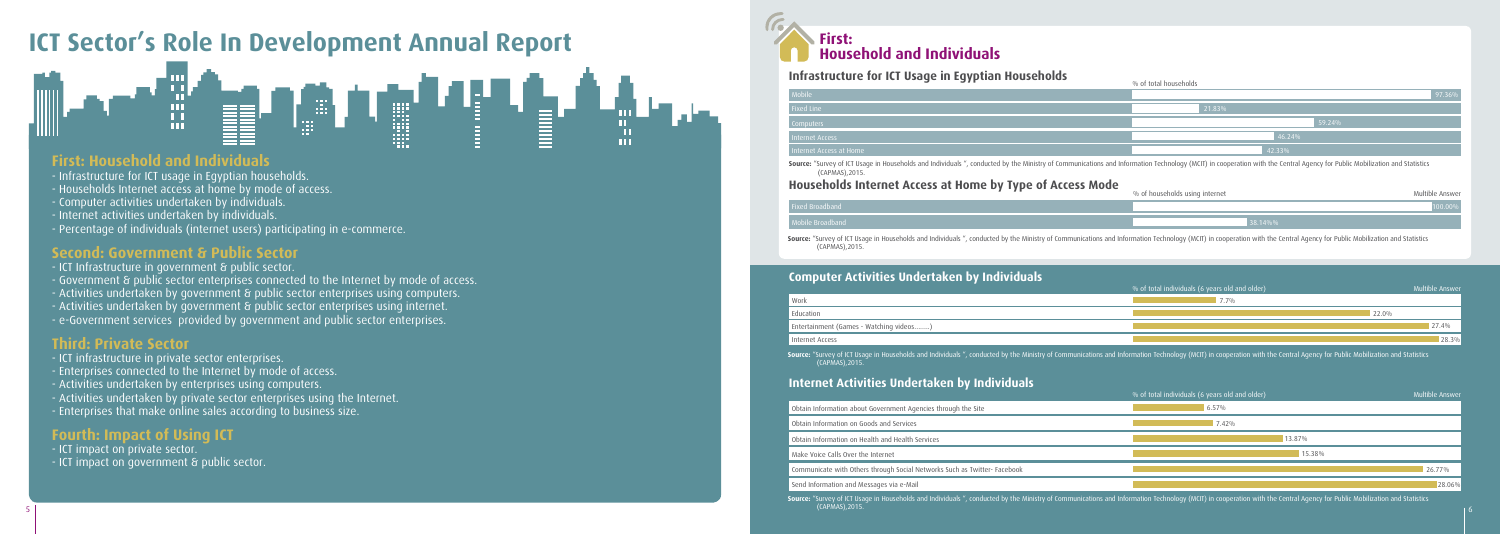### **Activities Undertaken by Government & Public Sector Enterprises**

#### **Second: Government & Public Sector** liit L

|           | <b>Buying Goods and Services</b>                                                     |
|-----------|--------------------------------------------------------------------------------------|
|           | Internet Banking                                                                     |
|           | <b>Technical and Financial Offers Publication</b>                                    |
|           | Downloading Software and Application                                                 |
|           | Research & Devlopment and Getting Info                                               |
|           | Media Publication                                                                    |
|           | Data and File Exchange                                                               |
|           | Sending and Receiving e-Mail                                                         |
|           | *Source: "Survey of ICT usage in governm<br>and Statistics (CAPMAS), 2015.           |
|           | e-Government Service:                                                                |
|           | Providing Information about Electronic Go                                            |
|           | Users Can Download Government Forms,                                                 |
|           | Receiving Forms/Applications from Users                                              |
|           | <b>Collecting Government Service Fees Elect</b>                                      |
|           | <b>*Source:</b> survey of ICT usage in governme<br>Mobilization and Statistics (CAPN |
|           |                                                                                      |
| ÷F        | <b>Third: Privat</b><br>H<br>ICT Infrastructur                                       |
| ixed Line |                                                                                      |
| computor  |                                                                                      |

| Computer       |
|----------------|
| Using Internet |
| Mobile         |

Source: "Survey of ICT usage in private sector enterprises", conducted by the Ministry of Communications and Information Technology (MCIT) in cooperation with the Central Agency for Public Mobilization and Statistics (CAPM

\*Source: "Survey of ICT usage in government & public-sector enterprises", conducted by the Ministry of Communications and Information Technology (MCIT) in cooperation with the Central Agency for Public Mobilization and Statistics (CAPMAS), 2015

|                                             | $\sqrt{ }$ % of total individuals (6 years old and older using the Internet) $\sqrt{ }$ | Nultible Answer |                          | AS % OF total enterprises USII |
|---------------------------------------------|-----------------------------------------------------------------------------------------|-----------------|--------------------------|--------------------------------|
| Purchasing or Ordering Goods or Services    |                                                                                         |                 | uying Goods and Services |                                |
| Getting Information about Goods or Services |                                                                                         |                 | Internet Bank            |                                |
|                                             |                                                                                         |                 |                          |                                |

### **Percentage of Individuals Participating in e-Commerce**

#### **Infrastructure in Government & Public Sector**

### **Activities Undertaken by Government & Public Sector Enterprises Using Computers**

#### **Government & Public Sector Enterprises Connected to the Internet by Mode of Access**

| __<br>.  | As % of total enterprises using internet |      | Multible Answer |
|----------|------------------------------------------|------|-----------------|
|          | 7.8                                      |      |                 |
|          | 17.4                                     |      |                 |
| n.       | 21.8                                     |      |                 |
|          |                                          | 49.6 |                 |
| ormation |                                          | 61.6 |                 |
|          |                                          | 63.4 |                 |
|          |                                          | 70.3 |                 |
|          |                                          |      | 86              |

nt & public-sector enterprises", conducted by the Ministry of Communications and Information Technology (MCIT) in cooperation with the Central Agency for Public Mobilization

## **Provided by Government and Public-Sector Enterprises**

|                                                              | % of total enterprises | Multible Answer |
|--------------------------------------------------------------|------------------------|-----------------|
| Providing Information about Electronic Governmental Services |                        | 25.1            |
| Users Can Download Government Forms/Applications online      | 18.7                   |                 |
| Receiving Forms/Applications from Users Electronically       | 10.9 <sub>1</sub>      |                 |
| Collecting Government Service Fees Electronically from Users |                        |                 |
|                                                              |                        |                 |

es", conducted by the Ministry of Communications and Information Technology (MCIT) in cooperation with the Central Agency for government & public

# te Sector

#### **ICT In Private Sector Enterprises**

**\*Source:** survey of ICT usage in government & public sector enterprises", conducted by the Ministry of Communications and Information Technology (MCIT) in cooperation with the Central Agency for government & public Mobilization and Statistics (CAPMAS), 2015

| Fixed Phones   | 100  |
|----------------|------|
| Computer       | 99.9 |
| Using Internet | 94.1 |
| Mobile         | 40.3 |

\*Source: "Survey of ICT usage in government & public-sector enterprises", conducted by the Ministry of Communications and Information Technology (MCIT) in cooperation with the Central Agency for Public Mobilization and Statistics (CAPMAS), 2015.

|                                                             | % of Total Enterprises | Multible Answer |
|-------------------------------------------------------------|------------------------|-----------------|
| Office Business                                             |                        |                 |
| Management of Financial and Administrative Business         |                        | 87.4            |
| The Development and Automation of the Business              |                        | 84.6            |
| Business Administration and Following Up Projects and Plans |                        | 70.9            |



| $\sim$         |      |
|----------------|------|
| Fixed Line     | 80.9 |
| Computer       | 79.9 |
| Using Internet | 59.9 |
| Mobile         | 50   |

(CAPMAS),2015.